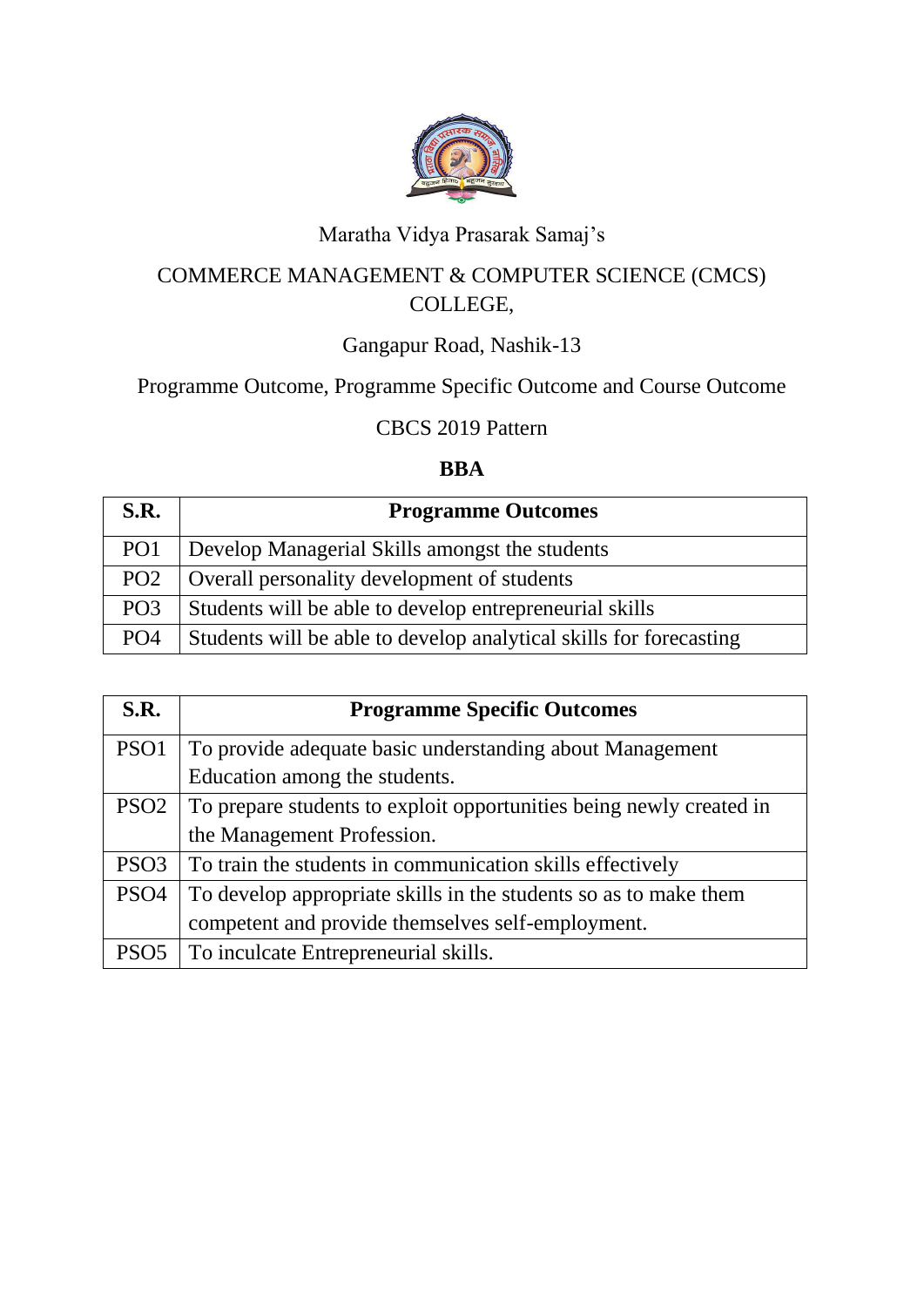| <b>Class: FYBBA</b>                               |                                                                                                                                                                                                                                                                                                                                                              |  |
|---------------------------------------------------|--------------------------------------------------------------------------------------------------------------------------------------------------------------------------------------------------------------------------------------------------------------------------------------------------------------------------------------------------------------|--|
| <b>Subject</b>                                    | <b>Course Outcomes</b>                                                                                                                                                                                                                                                                                                                                       |  |
| Principles of<br>Management                       | 1. To understand basic concept regarding org. Business<br>Administration<br>2. To examining how various management principles<br>3. To develop managerial skills among the students                                                                                                                                                                          |  |
| <b>Business</b><br>Communication<br><b>Skills</b> | 1. To understand what is the role of communication in<br>personal and business world<br>2. To understand system and communication and their<br>utility<br>3. To develop proficiency in how to write business letters<br>and other communications required in business                                                                                        |  |
| <b>Business</b><br>Accounting                     | To develop right understanding regarding role and<br>importance of monetary and financial transactions in<br>business<br>To cultivate right approach towards classifications of<br>different transactions and their implications<br>To develop proficiency preparation of basic financial as to<br>how to write basis accounting statement - Trading and P&L |  |
| <b>Business</b><br>$Economics -$<br>Micro         | 1. To understand role of economics as it influences society<br>and business<br>2. To study how different decisions are taken in relation to<br>price demand and supply<br>3. To develop right understanding regarding Monopoly,<br>perfect competition, revenue etc.                                                                                         |  |
| <b>Business</b><br>Mathematics                    | 1. To develop appropriate understanding as how to use<br>mathematic like computation interest, profit etc.<br>2. To cultivate right understanding regaining numerical<br>aptitude<br>3. To develop logical approach towards analytical<br>approach data                                                                                                      |  |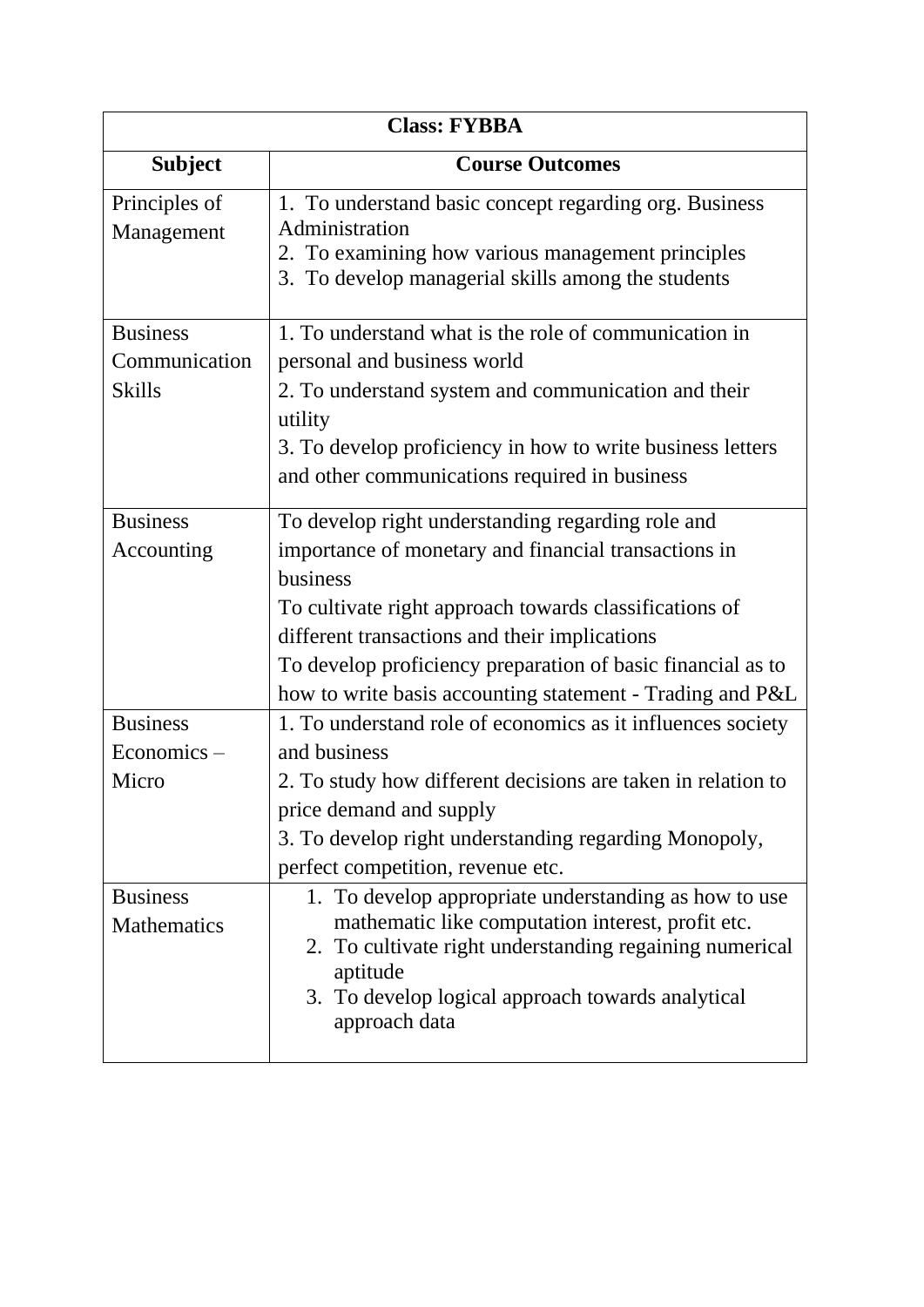| <b>Business</b><br>Demography       | 1. To give proper understanding regarding concept of<br>demography in modern economic setup<br>2. To study how population and structure changes affecting<br>quality of life and business<br>3. To develop clarity of concept regarding social economic<br>process and urbanization and its impact on society |
|-------------------------------------|---------------------------------------------------------------------------------------------------------------------------------------------------------------------------------------------------------------------------------------------------------------------------------------------------------------|
| <b>Business</b>                     | To understand basic concept regarding org. Business                                                                                                                                                                                                                                                           |
| Organization                        | Administration                                                                                                                                                                                                                                                                                                |
| and System                          | 1. To examining how various management principles<br>2. To develop managerial skills among the students                                                                                                                                                                                                       |
| <b>Basics of Cost</b><br>Accounting | 1. To develop rational understanding regarding concept of<br>cost expenditure in business                                                                                                                                                                                                                     |
|                                     | 2. To develop understanding how overheads influence the<br>cost structure of cost                                                                                                                                                                                                                             |
|                                     | 3. To develop skills for computation of total cost for a<br>particular product                                                                                                                                                                                                                                |
| Principles of                       | 1. To understand basic concept regarding org. Business                                                                                                                                                                                                                                                        |
| Management                          | Administration 2. To examining how various management<br>principles                                                                                                                                                                                                                                           |
|                                     | 3. To develop managerial skills among the students                                                                                                                                                                                                                                                            |
| Principles of<br>Marketing          | 1. To develop write understanding regarding marketing<br>environment in the country                                                                                                                                                                                                                           |
|                                     | 2. To develop appropriate conceptual understanding as to                                                                                                                                                                                                                                                      |
|                                     | develop basic marketing concept                                                                                                                                                                                                                                                                               |
|                                     | 3. To develop new understanding regarding services, rural<br>marketing and new trends in marketing                                                                                                                                                                                                            |
| Principles of                       | 1. To cultivate right approach towards money, finance,                                                                                                                                                                                                                                                        |
| Finance                             | and their role in business 2. To develop right understanding<br>regarding various sources of finance and their role and                                                                                                                                                                                       |
|                                     | utility in business 3. To develop basic skills as to concept<br>of capital structure and concept of capital structure                                                                                                                                                                                         |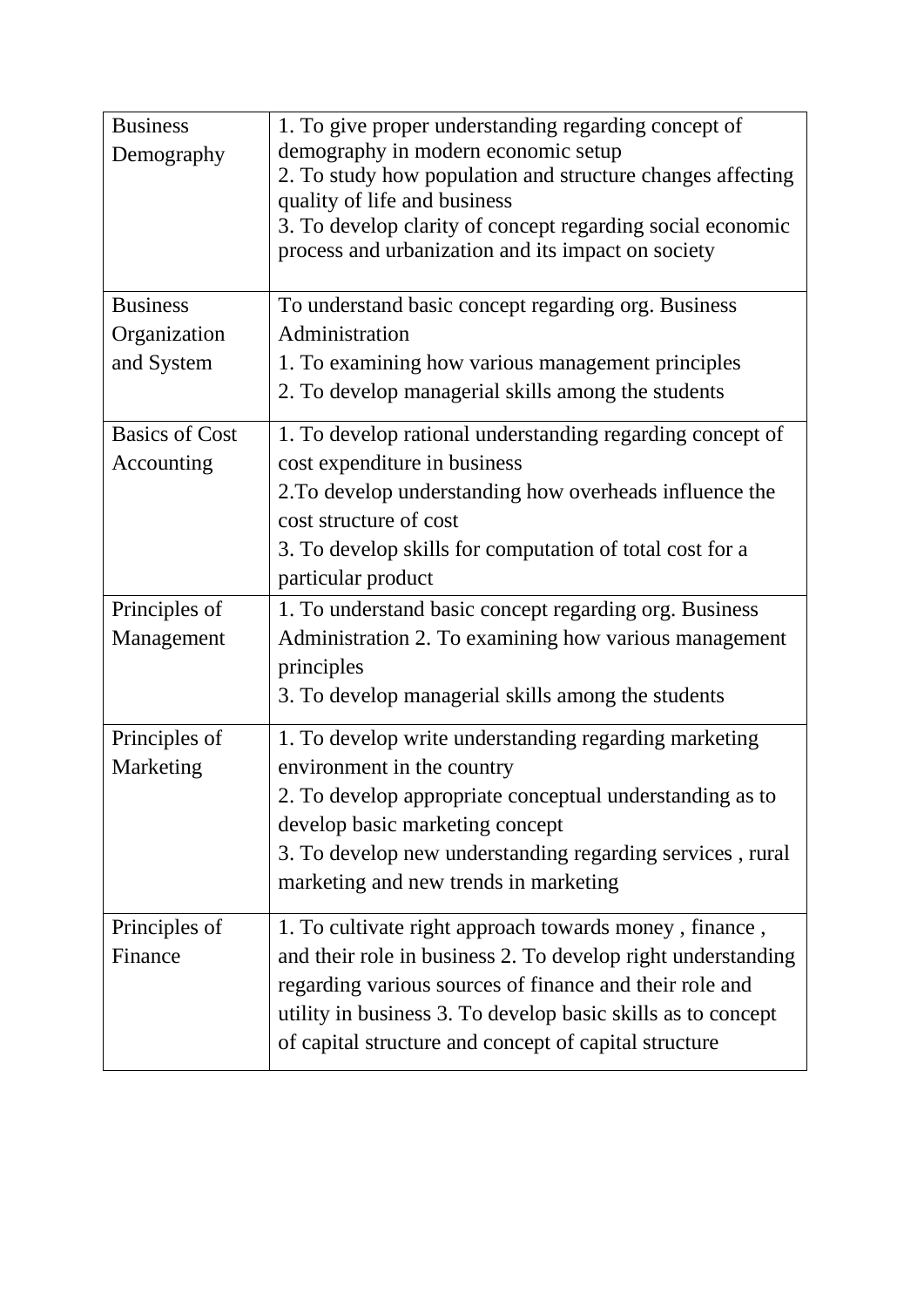| <b>Basics of Cost</b> | 1. To develop rational understanding regarding concept of                                   |  |
|-----------------------|---------------------------------------------------------------------------------------------|--|
| Accounting            | cost expenditure in business                                                                |  |
|                       | 2. To develop understanding how overheads influence the                                     |  |
|                       | cost structure of cost                                                                      |  |
|                       | 3. To develop skills for computation of total cost for a                                    |  |
|                       | particular product                                                                          |  |
| <b>Business</b>       | 1. To understand role and importance of statistics in                                       |  |
| <b>Statistics</b>     | various business situations                                                                 |  |
|                       | 2. To develop skills related with basic statistical technique                               |  |
|                       | 3. Develop right understanding regarding regression,<br>correlation and data interpretation |  |
|                       |                                                                                             |  |
| Fundamentals of       | 1. To develop concept of information and their role in                                      |  |
| Computers             | modern businesses                                                                           |  |
|                       | 2. To develop rational approach as to how computers can                                     |  |
|                       | be used in data process analysis in business                                                |  |
|                       | 3. To develop understanding regarding cautions to be taken                                  |  |
|                       | security, safety and security while using net based service                                 |  |
| <b>Class: SYBBA</b>   |                                                                                             |  |
| Principles of         | 1. To introduce the basic concepts of Human Resource                                        |  |
| Human                 | Management.                                                                                 |  |
| Resource              | 2. To cultivate right approach towards Human Resource                                       |  |
| Management            | and their role in business.                                                                 |  |
|                       | 3. To create awareness about the various trends in HRM                                      |  |
|                       | among the students.                                                                         |  |
| <b>Supply Chain</b>   | 1. To enable the students to have a comprehensive                                           |  |
| Management            | understanding of Supply Chain Management.                                                   |  |
|                       | 2. To understand key concepts and issues of Logistics and                                   |  |
|                       | Inventory Management.<br>3. To understand Warehousing and its role in Space                 |  |
|                       | Management.                                                                                 |  |
|                       |                                                                                             |  |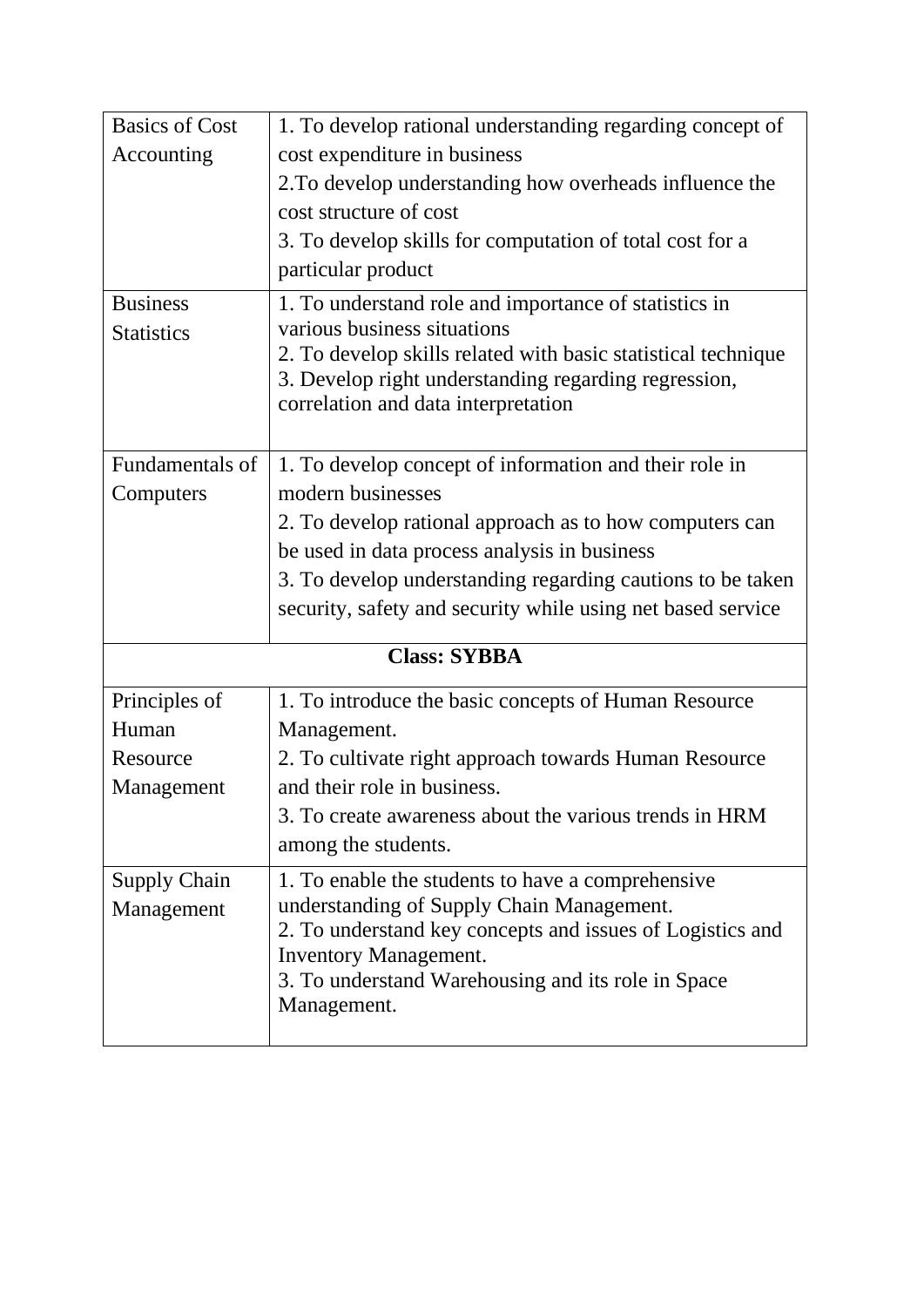| Management<br>Accounting                                       | 1. To impart basic knowledge of management accounting.<br>2. To understand the implications of various financial ratios<br>in decision making.<br>3. Application and use of various tools of management<br>accounting in the business.                                                                                                                                    |
|----------------------------------------------------------------|---------------------------------------------------------------------------------------------------------------------------------------------------------------------------------------------------------------------------------------------------------------------------------------------------------------------------------------------------------------------------|
| Banking &<br>Finance                                           | 1. Study of banking function and its operations.<br>2. To study the functioning of Regulatory Authorities in<br>India.<br>3. To study recent technology in banking industry.                                                                                                                                                                                              |
| Organizational<br>Behaviour                                    | 1. To describe the major theories, concepts, models and<br>frameworks in the field of Organisational Behaviour.<br>2. To explain determinants of Organisational Behaviour at<br>Individual, Group and Organisational Level.<br>3. To give knowledge about approaches to line-up<br>individual, groups & managerial behaviour in order to<br>achieve organisational goals. |
| Global<br>Competencies &<br>Personality<br>Development         | 1. To build self-confidence, enhance self-esteem, and<br>improve overall personality of the students.<br>2. To enhance global and cultural competencies of the<br>students.<br>3. To groom the students for appropriate 5nalyse5r in social<br>and professional circles                                                                                                   |
| Fundamentals of<br>Rural<br>Development                        | 1. To understand the development issues related to rural<br>society.<br>2. To find the employment opportunities for rural youth.<br>3. To create interest among the rural youth to participate in<br>rural development programmes and schemes for<br>sustainable development.<br>4. To discourage seasonal and permanent migration to<br>urban areas.                     |
| Entrepreneurship<br>and Small<br><b>Business</b><br>Management | 1. To develop knowledge and understanding of importance<br>of advertising.<br>2. To understand different sales promotion techniques.<br>3. To know about promotion management.                                                                                                                                                                                            |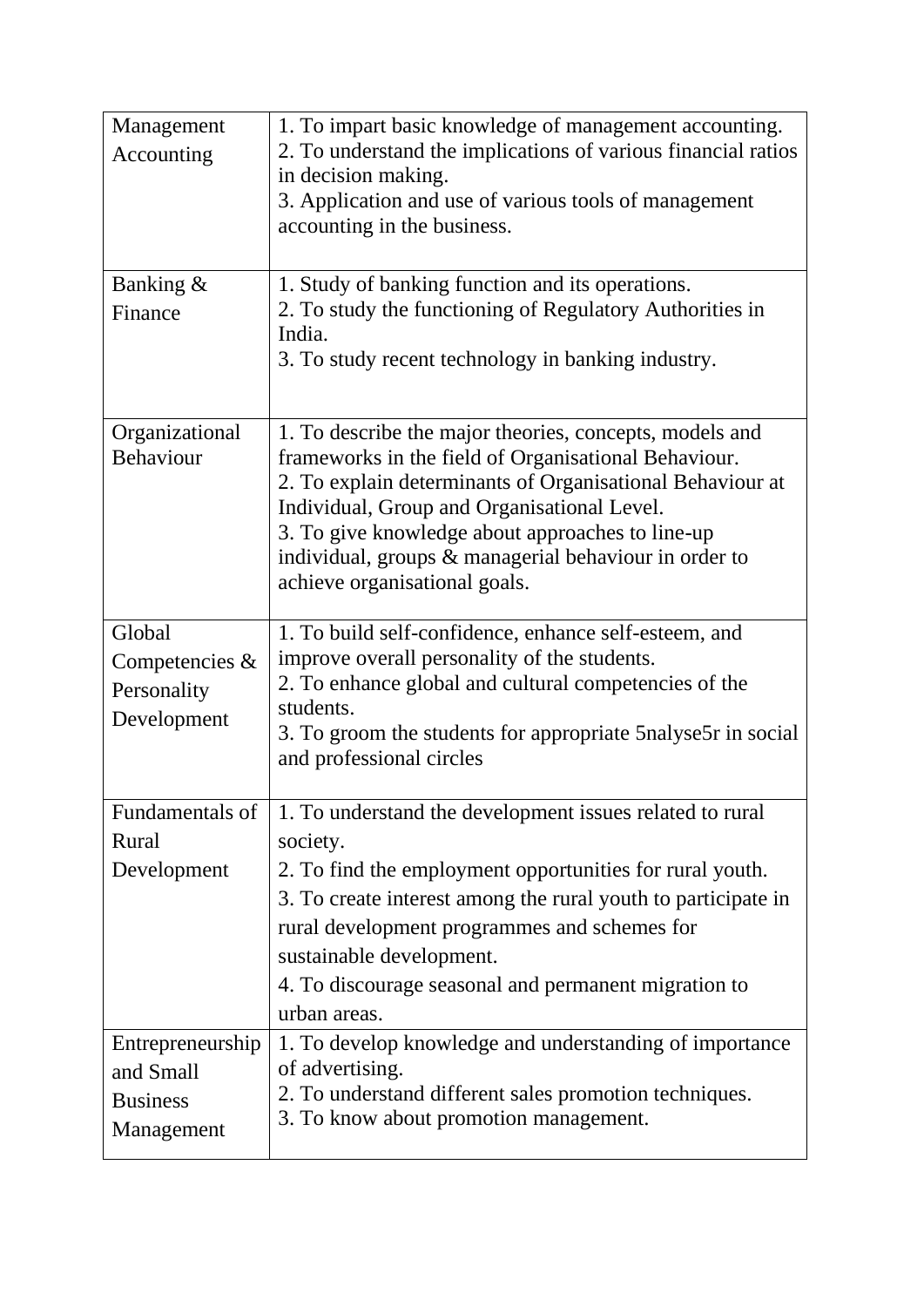| Advertising and | 1. To develop knowledge and understanding of importance                                                                                                   |
|-----------------|-----------------------------------------------------------------------------------------------------------------------------------------------------------|
| Promotion       | of advertising.                                                                                                                                           |
| Management      | 2. To understand different sales promotion techniques.                                                                                                    |
| Course          | 3. To know about promotion management.                                                                                                                    |
|                 |                                                                                                                                                           |
| Consumer        | 1. To develop significant understanding of Consumer<br>behaviour in Marketing.                                                                            |
| Behavior &      | 2. To understand the relationship between consumer                                                                                                        |
| <b>Sales</b>    | behaviour& Sales Management.                                                                                                                              |
| Management      | 3. To develop conceptual based approach towards decision<br>making aspects $\&$ its implementation considering<br>consumer behaviour in Sales Management. |
| <b>Business</b> | 1. To understand different concepts & definitions under                                                                                                   |
| Taxation        | Income Tax Act 1961. 2. To understand the importance of                                                                                                   |
|                 | Taxation to the students. 3. To update the students with the                                                                                              |
|                 | latest development in the subject of Taxation.                                                                                                            |
| Retail          | 1. To provide basic understanding of forces that shape retail                                                                                             |
| Management      | industry                                                                                                                                                  |
|                 | 2. To provide understanding of retail operations and                                                                                                      |
|                 | strategy                                                                                                                                                  |
|                 | 3. To provide understanding of opportunities and<br>challenges in retail industry                                                                         |
|                 |                                                                                                                                                           |
| Productions and | 1. To understand the key concepts of Production and                                                                                                       |
| Operations      | Operation Management. 2. To understand the various                                                                                                        |
| Management      | manufacturing methods and role in managing business.                                                                                                      |
|                 | 3. To create awareness about the various safety measures                                                                                                  |
|                 | and ergonomics in industries.                                                                                                                             |
| Decision        | 1. To learn the key topics in decision making and risk                                                                                                    |
| Making and Risk | management so that they can improve decision making and                                                                                                   |
| Management      | reduce risk in their management activities and                                                                                                            |
|                 | organizations.                                                                                                                                            |
|                 | 2. Find the best alternative in a decision with multiple                                                                                                  |
|                 | objectives and uncertainty.                                                                                                                               |
|                 | 3. Describe the process of making a decision.                                                                                                             |
|                 | 4. Analyse an organization's decision making system. 5.                                                                                                   |
|                 | Develop a risk management process                                                                                                                         |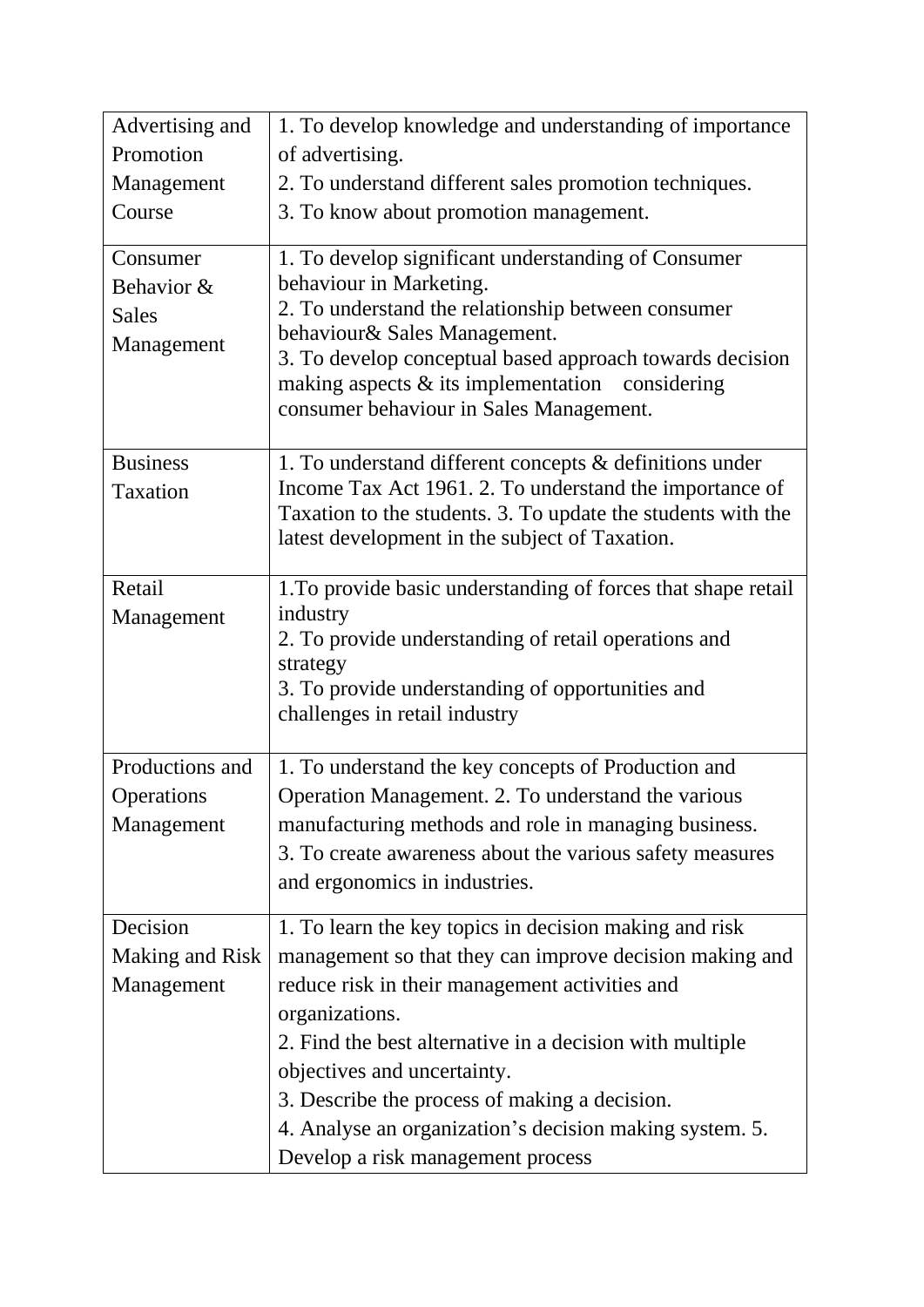| International          | 1. To acquaint the students with emerging trends and issues |
|------------------------|-------------------------------------------------------------|
| <b>Business</b>        | in International Business.                                  |
| Management             | 2. To study the impact of International Business            |
|                        | Environment on foreign market operations.                   |
|                        | 3. To 7nalyse International trade models.                   |
|                        | 4. To 7 nalyse the International Investment and its risks   |
|                        | associated.                                                 |
|                        | 5. To understand financial aspects in world economies,      |
|                        | their need and functionality                                |
| Research               | 1. To provide the students with basic understanding of      |
| Methodology            | research process and tools for the same. 2. To provide an   |
|                        | understanding of the tools and techniques necessary for     |
|                        | research and report writing.                                |
|                        |                                                             |
| Database               | 1. To understand the data administration skills and its     |
| Administration         | importance                                                  |
| and Data Mining        | 2. To understand the various ways of data mining and its    |
|                        | use for the business                                        |
|                        |                                                             |
|                        | <b>Class: TYBBA</b>                                         |
|                        |                                                             |
| <b>Business Ethics</b> | 1. To impart knowledge of Business Ethics to the students.  |
|                        | 2. To promote Ethical Practices in the Business.            |
|                        | 3. To develop Ethical and Value Based thought process       |
|                        | among the future manager's entrepreneurs.                   |
| Management of          | 1. To understand the concept and process of CSR             |
| Corporate Social       | 2. To Understand the industrial contribution for CSR        |
| Responsibility         | Policy                                                      |
|                        | 3. To Understand the context of CSR of present-day          |
|                        | Management                                                  |
|                        | 4. To Understand the contribution of CSR for the            |
|                        | development of Society                                      |
|                        |                                                             |
|                        |                                                             |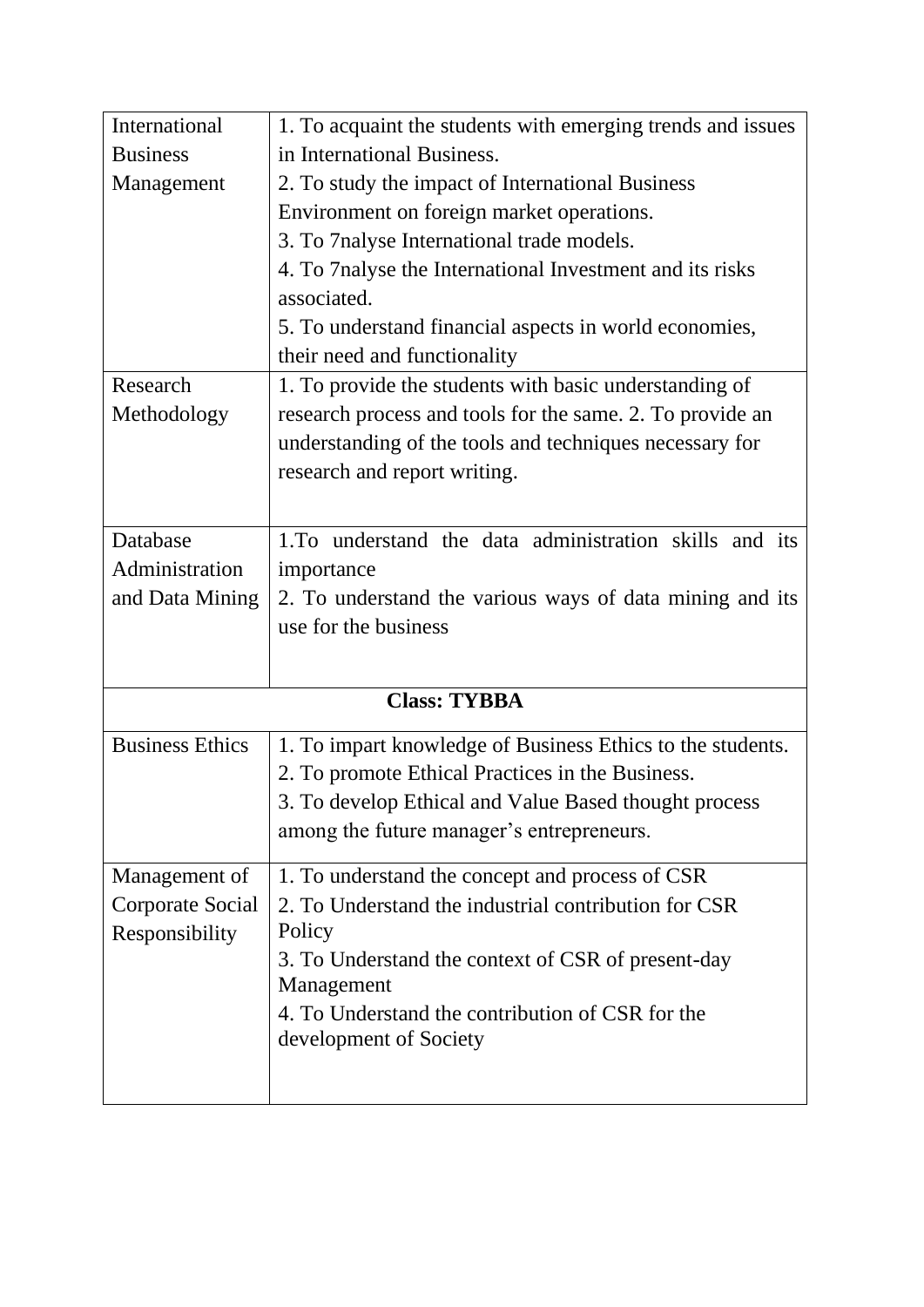| Entrepreneurship<br>and Small<br><b>Business</b><br>Management- | 1. To understand the concept and process of<br>Entrepreneurship.<br>2. To Acquire Entrepreneurial spirit and resourcefulness.<br>3. To get acquainted with the concept of Small Business<br>Management. 4. To understand the role and contribution of<br>Entrepreneurs and Small Businesses in the growth and<br>development of individual and the nation                                                    |
|-----------------------------------------------------------------|--------------------------------------------------------------------------------------------------------------------------------------------------------------------------------------------------------------------------------------------------------------------------------------------------------------------------------------------------------------------------------------------------------------|
| Financial<br>Services.                                          | 1. To Study in detail financial services in India.<br>2. To study & Understand working of Indian financial<br>system.<br>3. To make the students well acquainted regarding financial<br>markets.                                                                                                                                                                                                             |
| Human<br>Resource<br>Management<br>Functions&<br>Practices      | 1. To acquire comprehensive Knowledge of Human<br>Resource Management Functions & Practices.<br>2. To explain the methods of Performance Appraisal,<br>Training, Executive Development and Employee<br>Compensation.<br>3. To acquire knowledge about various HR practices<br>adopted by the organization.                                                                                                   |
| Employee<br>Recruitment &<br>Record<br>Management               | 1. To study and explain employee acquisition and its<br>importance in industry.<br>2. To cultivate right approach towards employee<br>recruitment and record management.                                                                                                                                                                                                                                     |
| <b>Rural Marketing</b>                                          | 1. To develop better understanding of the Indian Rural<br>Economy.<br>2. Identification of challenges and opportunities in Rural<br>Marketing.<br>3. To provide exposure to the Rural Marketing<br><b>Environment and Rural Market.</b><br>4. To understand the applications of marketing to Rural<br>Marketing.<br>5. To understand the application of the Rural Marketing<br>Mix $(4 A's)$ and $(4 P's)$ . |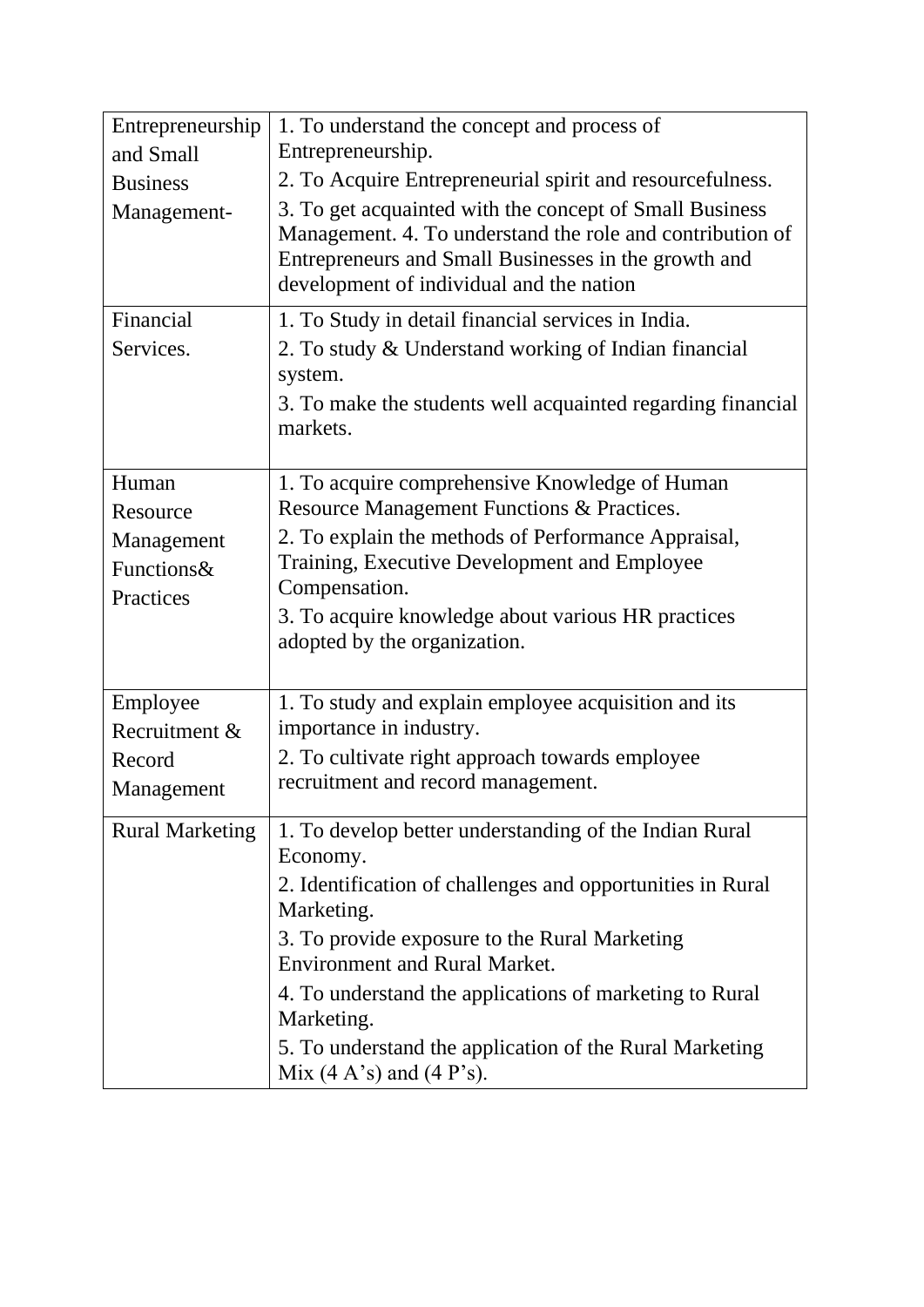| <b>Banking</b><br>Operations and<br>Finance               | 1. To provide the management students with the knowledge<br>of banking and finance in the area of agriculture<br>2. To enable students to know various sources to avail<br>agriculture finance.                                                                                    |
|-----------------------------------------------------------|------------------------------------------------------------------------------------------------------------------------------------------------------------------------------------------------------------------------------------------------------------------------------------|
|                                                           | 3. To study computation of risk as well as rewards with<br>respect to agriculture finance                                                                                                                                                                                          |
| Banking and<br>Insurance                                  | 1. To create the awareness among the students of Indian<br>banking and insurance services offered.                                                                                                                                                                                 |
| Management                                                | 2. To enables students to understand the various services &<br>other developments in the Indian banking and Insurance<br>service sector.                                                                                                                                           |
|                                                           | 3. To provide students insight into Functions & Role of<br>modern services offered to cater the current needs.                                                                                                                                                                     |
|                                                           | 4. To enable students to understand the various digital<br>platforms offered by Banking and Insurance sector to cater<br>the emerging trends.                                                                                                                                      |
| Essentials of E -                                         | 1. To understand the essentials of ecommerce.                                                                                                                                                                                                                                      |
| Commerce                                                  | 2. To understand the key benefits of ecommerce                                                                                                                                                                                                                                     |
|                                                           | 3. To understand the risk associated with ecommerce                                                                                                                                                                                                                                |
| Subject-<br>Marketing<br>Environment<br>Analysis and      | 1) To develop students' understanding of the factors<br>shaping Marketing Environment<br>2) To develop students' ability to analyze the Business<br>Environment                                                                                                                    |
| <b>Strategies</b>                                         | 3) To develop students' understanding of the strategies for<br>sustaining the forces in Marketing Environment                                                                                                                                                                      |
| Fundamentals of<br>Services<br>Management                 | 1. To introduce services as a Business Function.<br>2. To develop practical insights in enhancing business<br>processes of Service sector.<br>3. To give the students an exposure to a systematic service<br>framework.<br>4. To enhance service leadership skills.                |
| Principles $\&$<br>Functions of<br>Services<br>Management | 1. To recognise & understand different types of service<br>based organizations. 2. To understand the importance of<br>ITES in service sector.<br>3. To enhance knowledge of global trends in outsourcing.<br>4. To understand factors crucial to service delivery $\&$<br>recovery |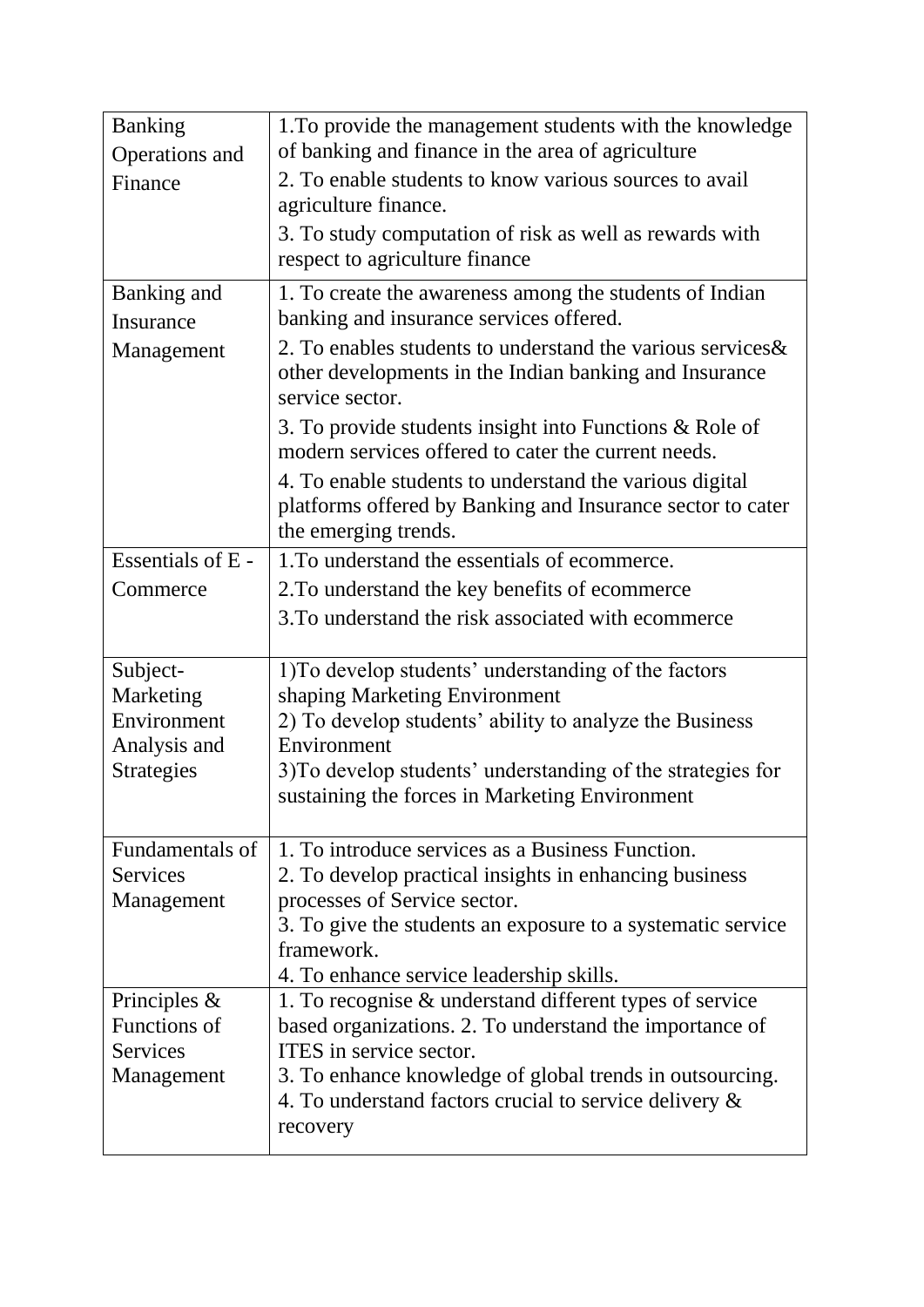| Cross-Cultural          | 1. To make students understand Cultural Variables in                                   |
|-------------------------|----------------------------------------------------------------------------------------|
| HR & Industrial         | Multinational Enterprises.                                                             |
| Relations               |                                                                                        |
|                         | 2. To learn some basic business etiquette and dining                                   |
|                         | etiquette that will help to work in different countries across                         |
|                         | the globe                                                                              |
|                         | 3. To make students understand the relationship between                                |
|                         | <b>Cross-Culture Management and Human Resource</b>                                     |
|                         | Management.                                                                            |
|                         | 4. To explain how employees can be prepared for                                        |
|                         | international assignments.<br>5. To provide students with the fundamental knowledge of |
|                         | <b>Industrial Relations.</b>                                                           |
|                         | 6. To provide the knowledge to students of provisions under                            |
|                         | The Industrial Disputes Act, 1947, The Factories Act, 1948                             |
|                         | and The Maternity Benefit Act 2017                                                     |
|                         |                                                                                        |
| Agriculture and         | 1. To understand importance of agriculture in Indian                                   |
| Indian Economy          | economy.                                                                               |
|                         | 2. To impart knowledge in the field of agriculture                                     |
|                         | marketing.                                                                             |
|                         | 3. To understand various problems and prospects Indian                                 |
|                         | agriculture                                                                            |
| Management              | 1. To understand the concepts of Information System                                    |
| Information             | 2. To study the concepts of system analysis and design                                 |
| System                  | 3. To understand the issues in MIS                                                     |
| <b>Business Project</b> | 1. To develop the understanding of the student with a                                  |
| Management              | realistic and practical perception of the industry its layout,                         |
|                         | procedures, processes, organization structure                                          |
|                         | 2. The objective of the Industrial Visit is to help students                           |
|                         | gain first-hand information regarding the functioning of the                           |
|                         | Industry which presents the students with opportunities to                             |
|                         | plan, organize and engage in active learning experiences                               |
|                         | both inside and outside the classroom                                                  |
|                         |                                                                                        |
| Management Of           | 1. To inculcate the innovative management skills                                       |
| Innovations &           | amongst students                                                                       |
| Sustainability          | 2. To enable the students to think in innovative and                                   |
|                         | creative way.                                                                          |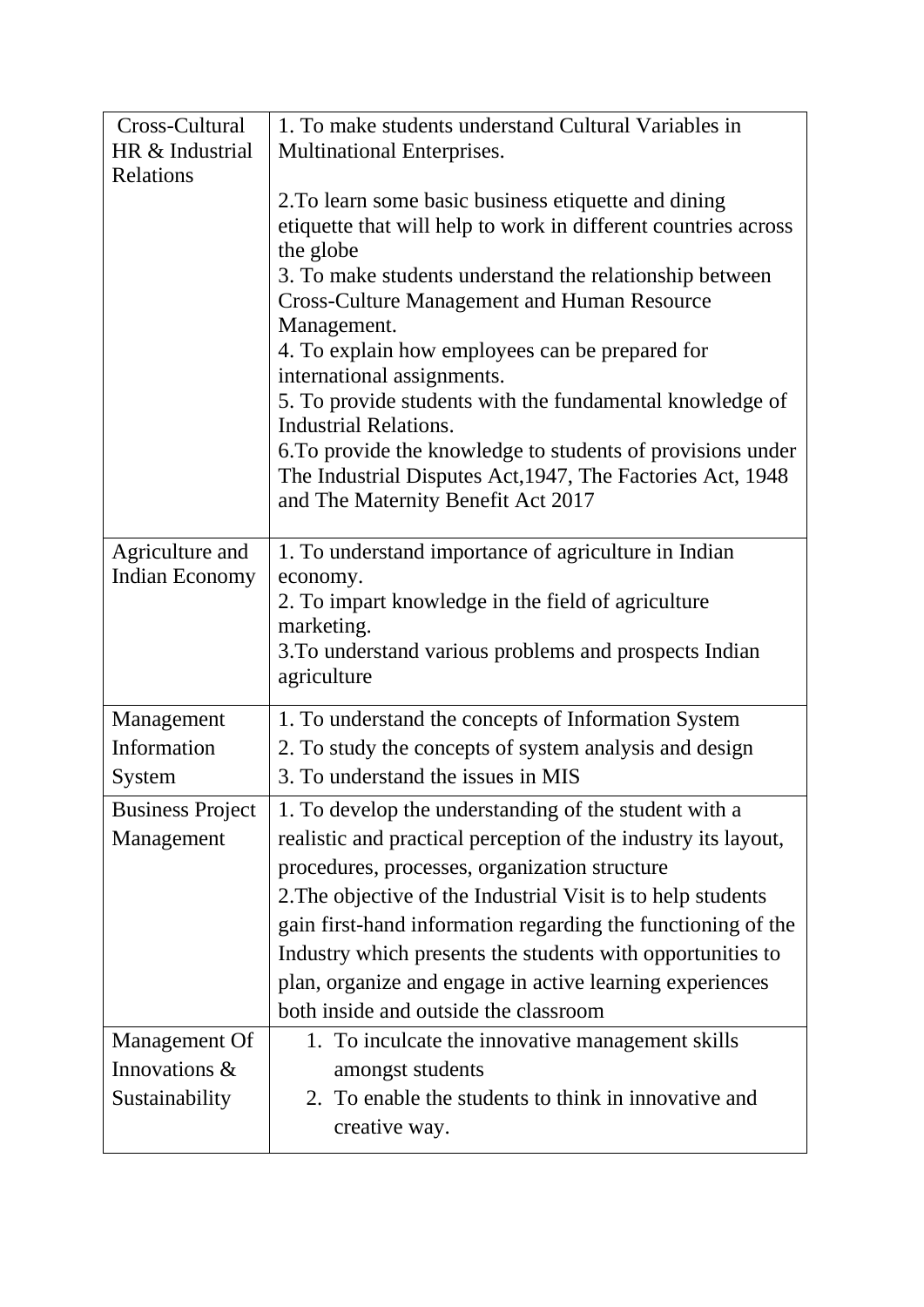| Marketing<br>Environment                      | 1. To develop students' understanding of the factors shaping<br><b>Marketing Environment</b>                                                                                                                                                                                                                                                                                                                                                                                                         |
|-----------------------------------------------|------------------------------------------------------------------------------------------------------------------------------------------------------------------------------------------------------------------------------------------------------------------------------------------------------------------------------------------------------------------------------------------------------------------------------------------------------------------------------------------------------|
| Analysis and<br><b>Strategies</b>             | 2. To develop students' ability to analyze the Business<br>Environment<br>3. To develop students' understanding of the strategies for<br>sustaining the forces in Marketing Environment                                                                                                                                                                                                                                                                                                              |
| Digital<br>Marketing                          | 1. To provide students with the Knowledge about business<br>advantages of the digital marketing and its importance for<br>marketing success.<br>2. To help students become In demand professional by<br>being acquainted through various Digital channels & their<br>ways of Integration.<br>3. To get Basic Knowledge of Google Analytics for<br>measuring effects of Digital Marketing & getting Insights<br>of Future trends that will affect the future development of<br>the digital marketing. |
| <b>Sales</b><br>Management                    | 1. To provide the students with basic understanding of the<br>processes and skills necessary to be successful in personal<br>selling and insights about recent trends in sales<br>management.<br>2. To provide an understanding of the tools and techniques<br>necessary to effectively manage the sales function -<br>organization - sales individual.<br>3. To provide students with advanced skills in the areas of<br>interpersonal communications, Motivational techniques                      |
| Legal Aspects in<br>Marketing<br>Management   | 1. To understand the application of different legal aspects<br>in Marketing Management<br>2. To understand the various consepts of marketing $\&$<br>advertising<br>3. To develop marketing knowledge $\&$ skill among the<br>students.                                                                                                                                                                                                                                                              |
| Advertising and<br><b>Sales Promotion</b>     | 1. To develop knowledge and understanding of<br>importance and functions of advertising.<br>2. To understand Key features of Sales Promotion                                                                                                                                                                                                                                                                                                                                                         |
| <b>Legal Aspects</b><br>in Human<br>Resources | 1. To study and explain rights of employees at work place.<br>2. To understand the Applications of different Legal<br>Aspects in HR.                                                                                                                                                                                                                                                                                                                                                                 |